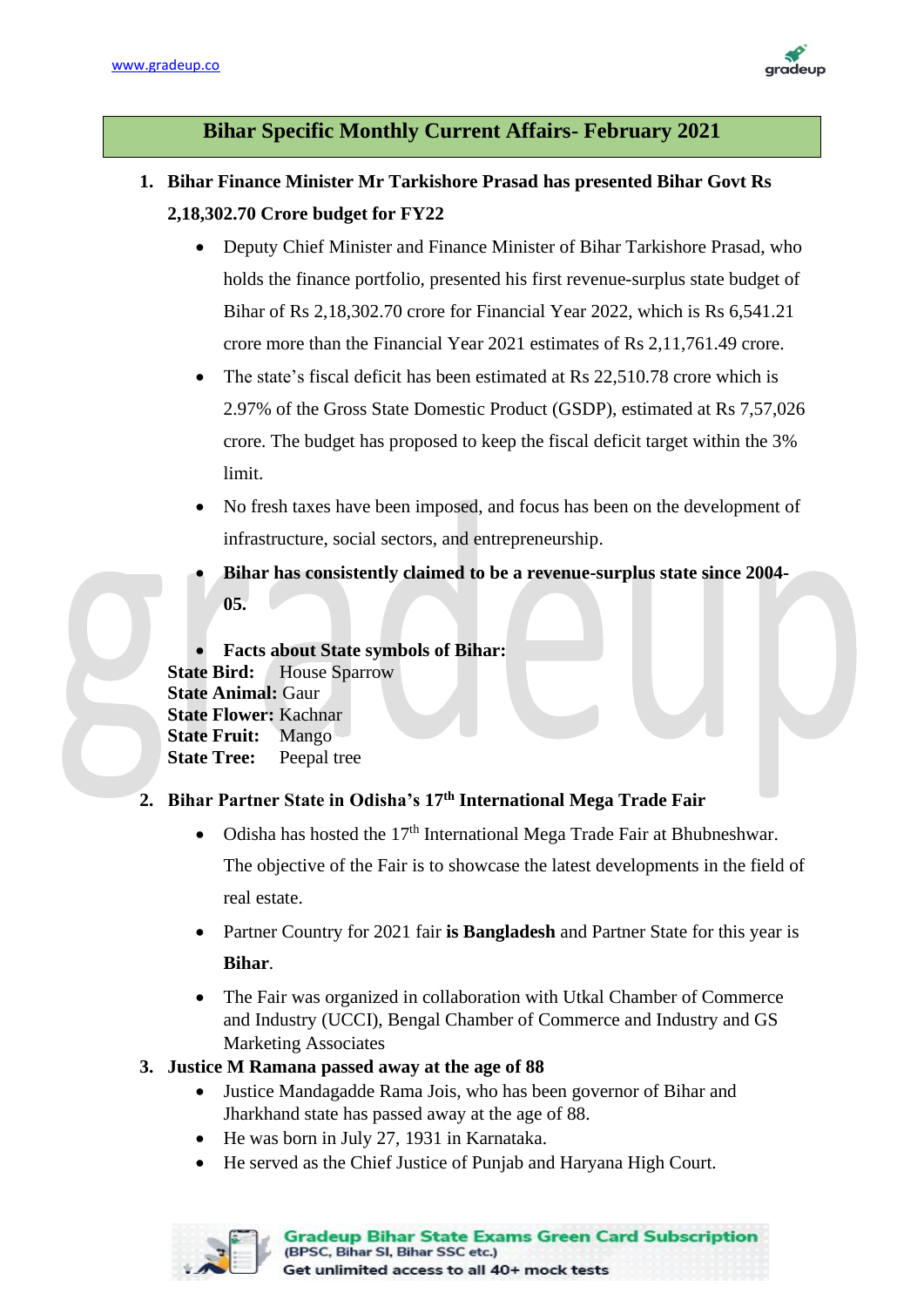

# **4. Bihar has become the first state in India to sign an MoU with UNEP for development of Low Carbon Pathway**

- Bihar State Pollution Control Board has signed a memorandum of understanding with United nations environment program to develop a roadmap for climate-resilient and low carbon development in Bihar by 2040.
- The agreement was signed by Atul Bagai, UNEP India head  $& S$ Chandrasekar, Member Secretary of the BSPCB.

Under the MoU UNEP will help Bihar to:

- To develop Climate Impact Vulnerability Assessments
- Increase the capacity of Bihar to deal with climate-related issues.
- To prepare a Greenhouse Gas Inventory (GHG) & Carbon Footprint Analyses
- Revise its State Action Plans on Climate Change (SAPCC) to align with India's National Action Plan on Climate Change under Paris Agreement.

# **Bihar Budget (2021-22) Highlights**

The Finance Minister of Bihar Mr. Tarakishore Prasad had presented the Budget for Bihar for the financial year 2021-22. The 2021-22 budget amount is **Rs 2,18,303 crore** (more than Rs. 6,542 crores of FY 2020-21) which makes it the biggest budget in the history of Bihar.

# **Constitutional Provision of Budget for State**

- As per **Article 202** of the Constitution of India, the Governor of a State shall cause to be laid before the House or Houses of the Legislature of the State a statement of the estimated receipts and expenditure of the State for a financial year.
- This estimated statement of receipt and expenditure for a financial year named in the Constitution as the "**Annual Financial Statement**" is usually referred to as "Budget".

## **Key Terms Used in Budget**

## **Revenue which includes:**

- **Revenue Receipt**
- **Revenue Expenditure**

## **Revenue Receipt:**

- The receipts received can't be recovered by the government.
- It comprises income amassed by the Govt. through taxes and non-tax sources like dividends on investments and interest.

## **Revenue Expenditure:**

• These are the expenditure incurred by the state Government for purposes other than for the creation of physical or financial assets.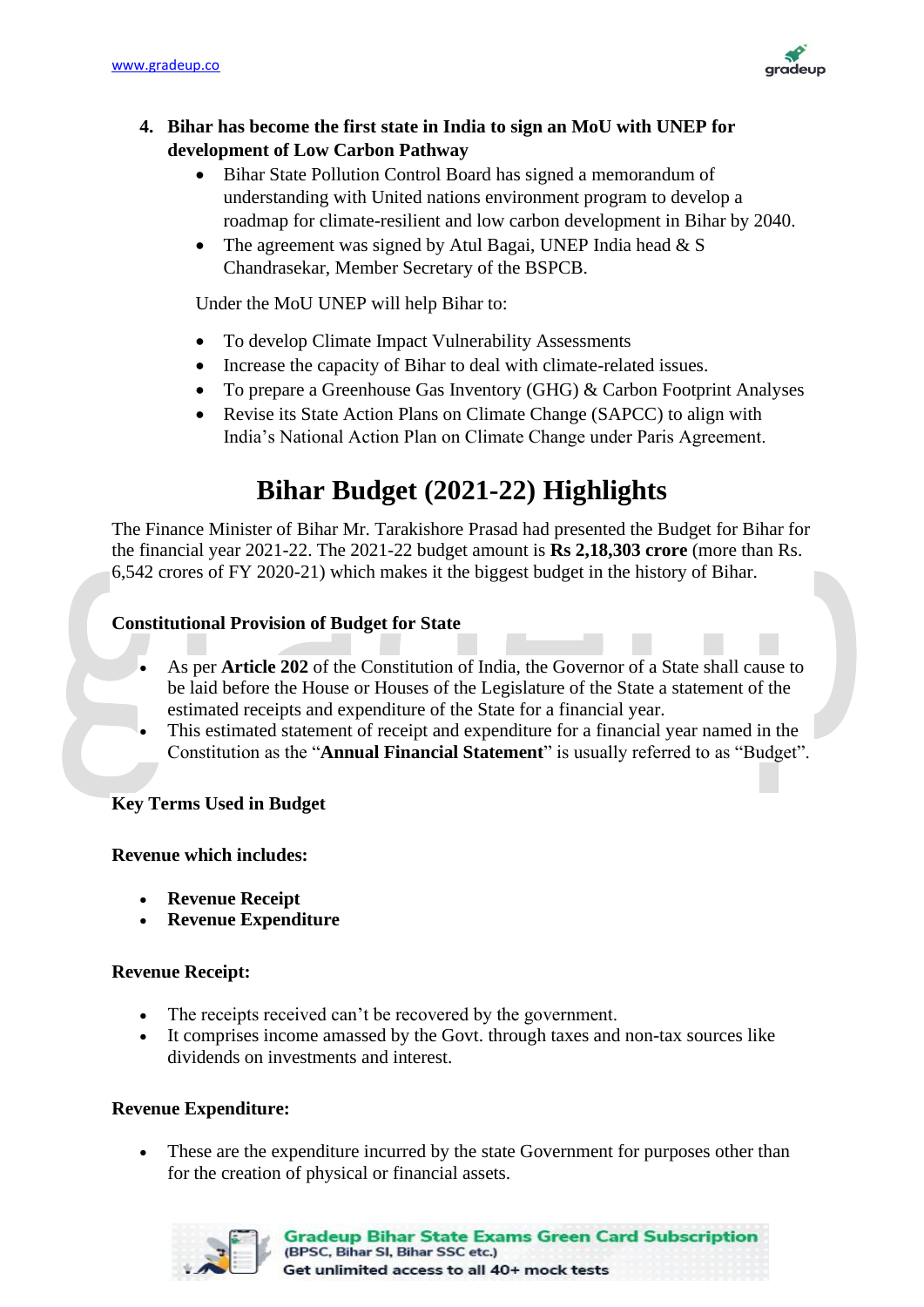

- It includes those expenditures incurred for the usual functioning of the government departments, grants given to state government includes borrowings from the Reserve Bank of India and commercial banks and other financial institutions.
- It also consists of loans received from foreign governments and world organizations and repayment of loans granted by the Union government.

### **Capital which includes**

- **Capital Receipt**
- **Capital Expenditure**

**Capital Receipt:** These are the receipts that generate liability or decrease the financial assets of the government which

#### **Capital Expenditure**

- It is the spending incurred by the government which results in the formation of physical or financial possessions of the Union government or a decrease in financial liabilities of the Union Government.
- It will contain expenditure on procuring land, equipment, infrastructure, expenditure in shares.
- It also includes mortgages by the Union government to Public Sector Undertakings, state and union territories government and interest payments on the debt of the Union Government, etc.

**Direct Tax:** These are the taxes which are imposed directly on individual and company. It comprises

- Income tax
- Corporation tax

**Indirect Tax:** These are the axes that are imposed on goods and services. It comprises taxes like

- Service tax
- **Excise taxes**
- Customs duties

**Fiscal Policy:** Fiscal policy is the means by which a government adjusts its expenditure levels and tax rates to watch and influence a country's economy.

**Revenue Deficit:** It is the extra expenditure of the government over revenue receipts.

**Fiscal Deficit:** It is the difference between the total expenditure of the government and its total receipts, which is not including the borrowing.

**Primary Deficit:** Primary deficit refers to the difference between the present year's fiscal deficit and interest payment on previous borrowings.

**Non-Tax Revenue:** These are the government revenue not generated from taxes.

#### **Gross Domestic Product (GDP):**

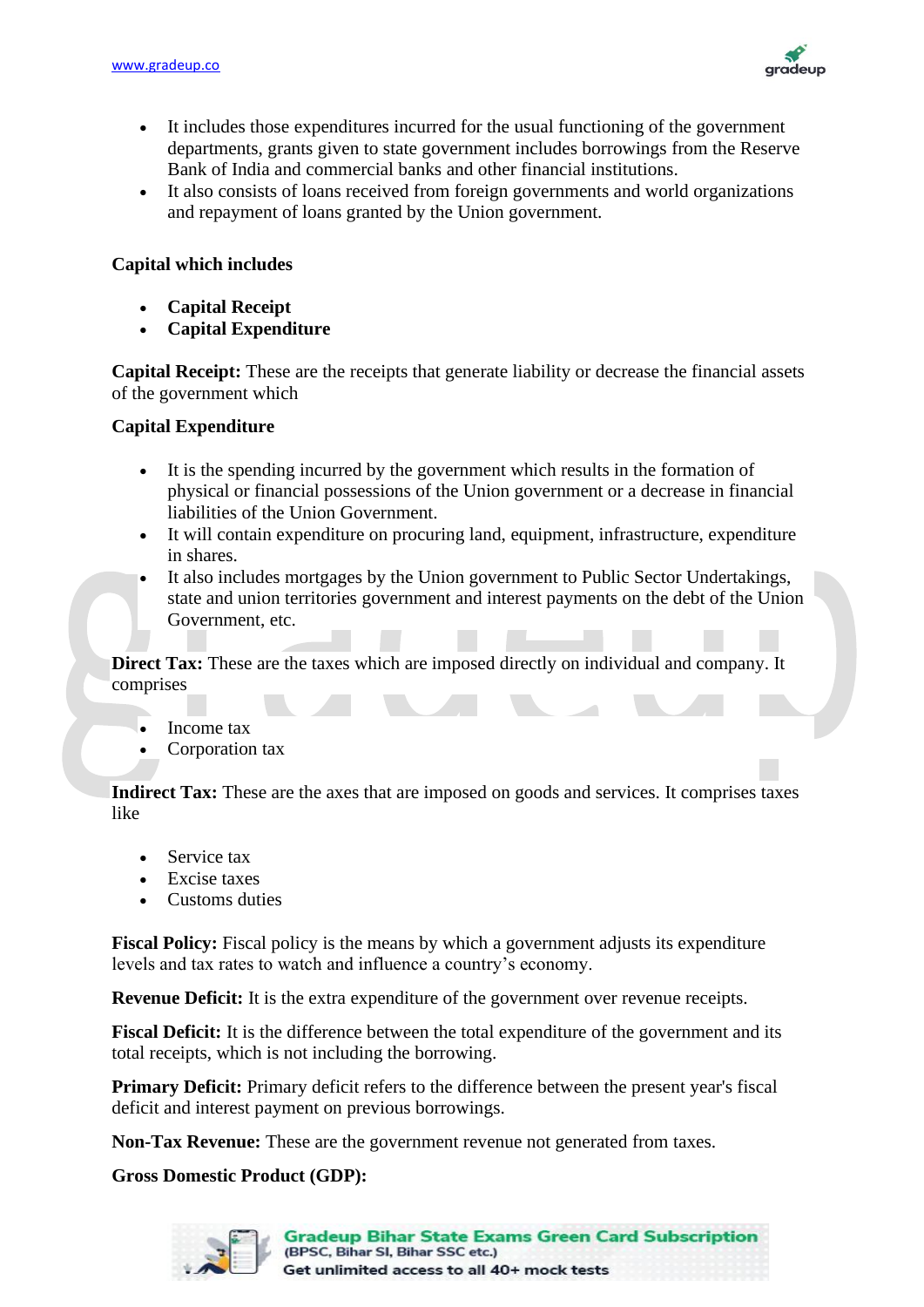

- It is the price value of all finished goods and services made within a country during a specific period.
- It provides a snapshot of a country, used to estimate the size of an economy and growth rate.

# **Highlights of the Budget:**

## **Gross State Domestic Product**

- The fiscal deficit for FY22 is estimated at Rs 22,510, 78 crore.
- It is 2.97 % of the estimated Gross State Domestic Product (GSDP).
- There is a modest increase of Rs. 6,541. 21 crore or 2.97 % over FY21 Budget size

## **Expenditure**

• Rs 1,77,071.39 crore as revenue expenditure while Rs 41,231.31 crore is capital account.

## **Total receipts**

- The total receipts are estimated at Rs 2,18,502.70 lakh crore, which includes
	- o Rs 1,86,267.29 crore by way of revenue receipts and
	- o Rs. 91,180.60 would be the state's share in central taxes
	- o Rs 32,235.41 crore by way of capital receipts.
	- Rs. 35,050.00 crores for the government's own tax revenue.

## **Revenue Savings**

It is estimated to be Rs. 9,195.90 crore.

## **New Scheme / Policy in Budget 2021-2022**

- **Saat Nishchay Scheme-** Under this scheme, the state government will emphasize upon social welfare, public health, women security, employment generation etc. The major achievements should be
	- o आर्थिक हल, युवाओ को बल
	- o आरर्ित रोजगार, मर्हलाओंका अर्िकार
	- o हर घर नल का जल
	- o घर तक पक्की गर्लयााँ, नार्लयााँ
	- o सौचालय र्नमािण- घर का सम्मान
	- o अवसर बढें, आगेबढें
- **Nishchay- 2 Scheme under Good Governance in Bihar-** The budget allocation for FY 2021-22 should be Rs. 4671 crore. The major aim should be
	- o युवा शक्ति, र्बहार की प्रगर्त
	- $\,$  सशक्त महिला. सक्षम महिला
	- o हर खेत तक र्संचाई का पानी

**Gradeup Bihar State Exams Green Card Subscription** (BPSC, Bihar SI, Bihar SSC etc.) Get unlimited access to all 40+ mock tests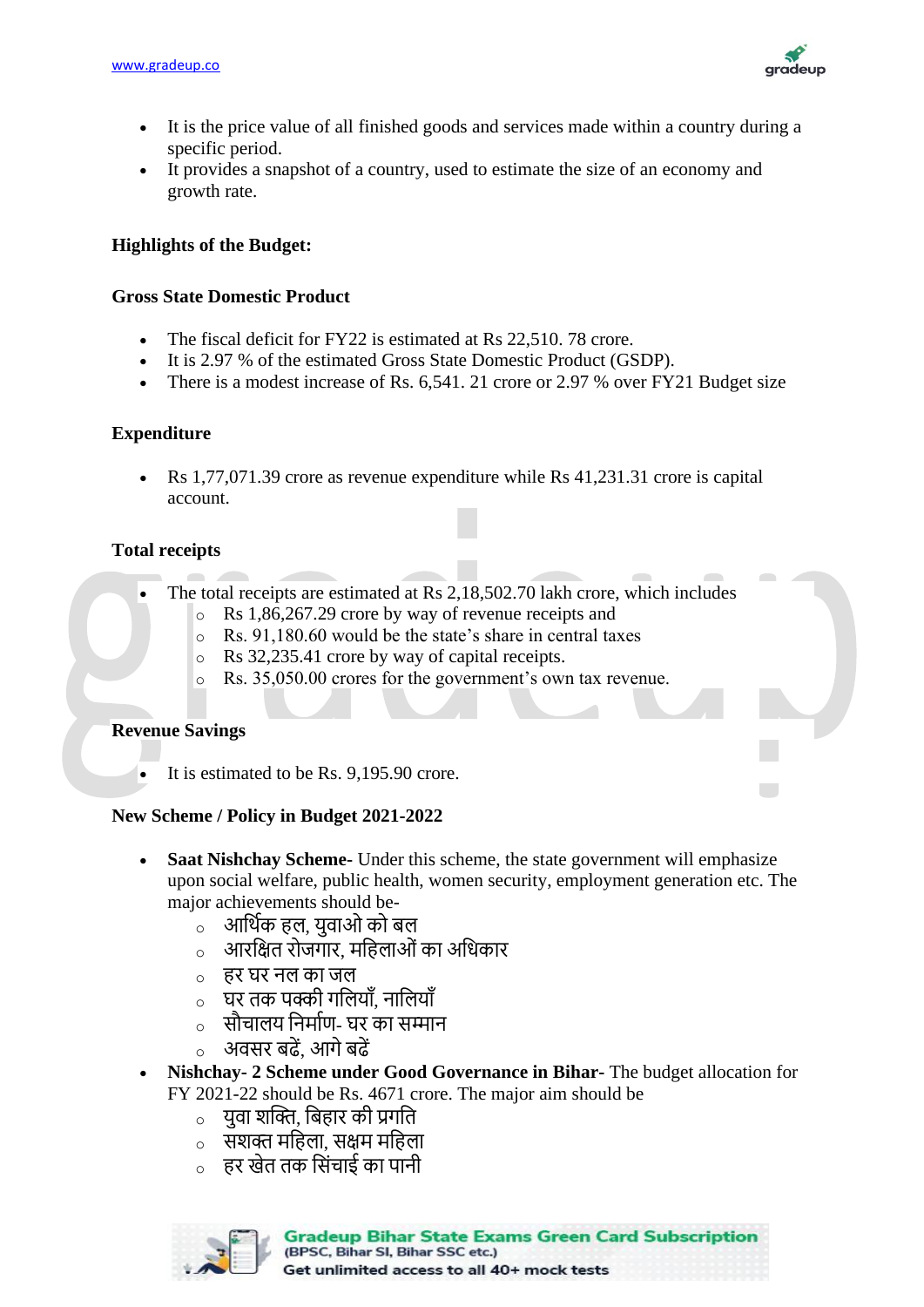

- o स्वच्छ गााँव- समृद्ध गााँव
- o स्वच्छ शहर- र्वकर्सत शहर
- o सुलभ संपकि ता
- ं सबके लिए अतिरिक्त स्वास्थ्य सुविधा

### **Sector-wise expenditure**

## **Agriculture and allied activities**

- **Agriculture and Allied Activities (in 2021-22):** Total Rs. 3335.47 crore has been allocated for agricultural development. Rs. 50 crore has been proposed to implement Har Khet tak Sinchayi ka pani across the state.
- Rs. 300 crores are proposed for the Electricity Department.
- Rs. 4074.38 crores have been allocated for the Water Resources Department.
- Rs. 1561.72 crores have been allocated for Animal and Fisheries resources.
- The Organic Corridor will be established across the 13 districts of the state on the banks of the Ganga river.
- Rs. 1534.09 crores for Cooperative Department.

## **Medical and Health Infrastructure**

- Rs. 400 crores have been allocated for Public Health Services.
- Rs. 300 crores for Bal Hriday Yojana and other health schemes.

### **Education**

- Rs. 110 crores has been allocated for the establishment of the Skill Development and Entrepreneurship Department along with Medical and Engineering Universities in Bihar.
- The Centre of Excellence will be established in all ITIs.
- International Cricket Stadium and Sports Academy along with Sports University will be established in Rajgir.
- To promote entrepreneurship in the state Rs. 200 crores has been allocated.
- Rs. 600 crores for Women Higher Education and Rs. 200 crores for Women Entrepreneurship.

#### **Environment Sector**

- The 2nd zoo of Bihar will be opened in Araria by 2021.
- Total budget allocation- Rs. 737.75 crore.

#### **Manufacturing/ Industrial Sector**

The total budget allocation will be Rs. 1285.17 which is more than Rs. 40.33 crore of last year.

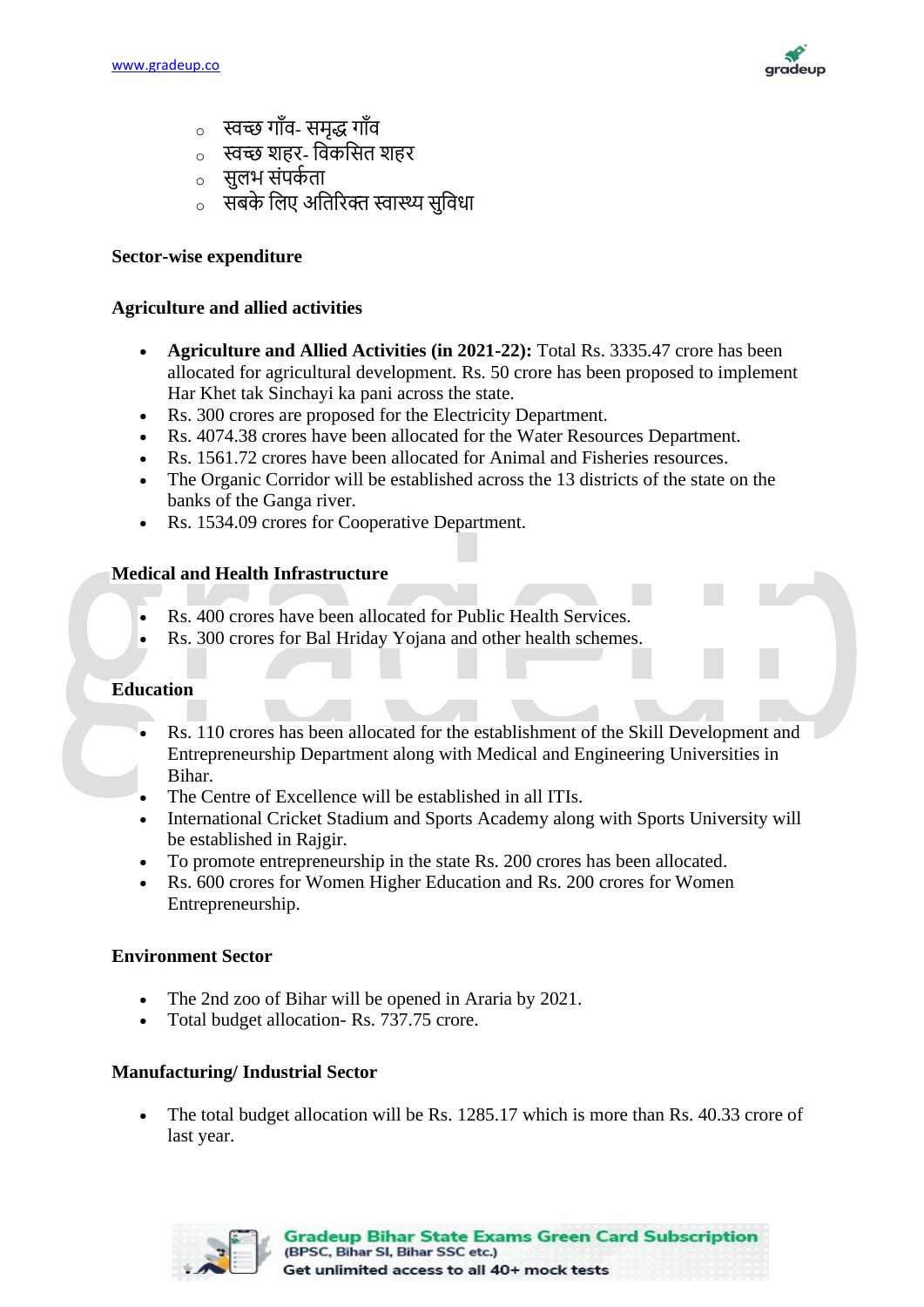

#### **Rural and Urban Development**

- Total budget allocation- Rs. 16835.67 crore
- Rs 400 crore has been allocated for the disposal of solid waste in cities across the state, under which a Storm Water Drainage System will also be developed.
- Rs. 250 crores for Rural Works Department.
- Rs. 200 crores for the construction of Bypass and Flyovers across the state.
- For other various schemes like housing for all, Shyama Prasad Mukherji Rurban Mission Rs. 7767.13 crore has been allocated.
	- o RiverFront Projects will be implemented in Patna, Begusarai, Chhapra, Bhagalpur, Ara, Buxar, Hazipur, etc.
	- o Patna Metro Rail whose total length is 32.497 km will be completed by 2024 at the total cost of Rs. 11165.96 crore.

#### **Health and Family Welfare**

The government has allocated Rs. 400 crore for Public Health Services.

#### **Social Security and Welfare**

- For the betterment of Old and Elderly people in the state, Rs. 90 crore has been allocated for the Social Welfare department.
- Total Budget allocation for Social Welfare department- Rs. 8159.15 crore.
- Total Budget allocation for BC and EBC welfare department- Rs. 1749.44 crore.
- Total Budget allocation for SC and ST welfare department- Rs. 1803.28 crore.
- Total Budget allocation for minority welfare department-Rs.562.63 crore

## **Labour**

• Rs. 550 crores have been allocated under the Nishchay-2 scheme.

#### **Culture**

- Mahabodhi Cultural Centre will be established in Bodh Gaya for the total cost of Rs. 145 crore.
- Buddha Samyak Darshan Museum will be established in Patna.
- APJ Abdul Kalam Science City is going to be established in Patna.

#### **Panchayati Raj**

- Rajya Panchayat Sansadhan Kendra will be established.
- Rs. 9544.93 crores has been allocated for the Panchayati Raj department.
- Under Lohia Swacchhta Yojana-2, Rs. 50 crore has been allocated for sanitation in rural areas.

#### **Some Important Questions**